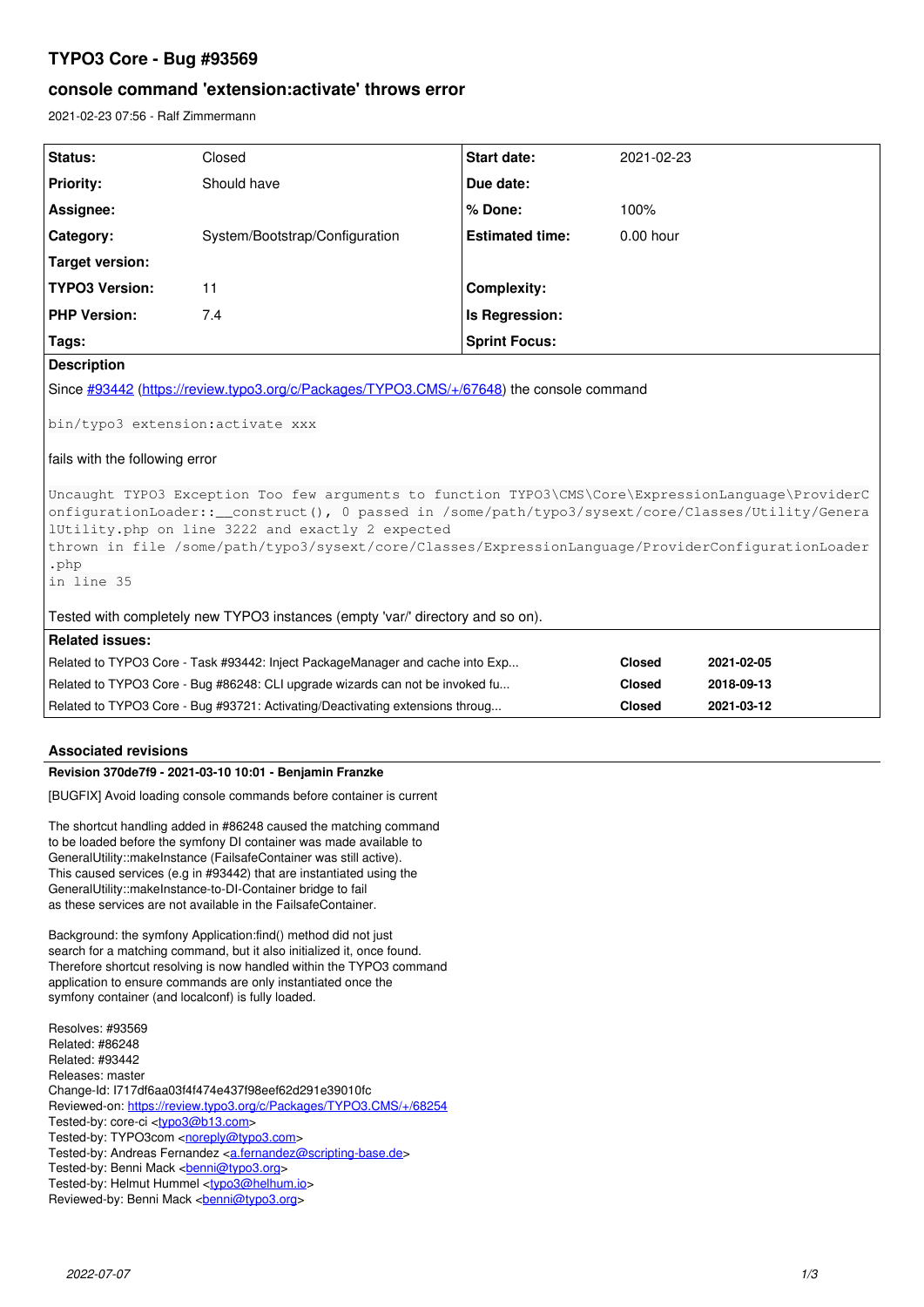### **History**

### **#1 - 2021-02-23 07:59 - Ralf Zimmermann**

*- Description updated*

### **#2 - 2021-02-23 11:09 - Ralf Zimmermann**

\TYPO3\CMS\Core\Console\CommandApplication->run tries to bootstrap a non-failsafe container

[https://github.com/TYPO3/TYPO3.CMS/blob/f22a127800fff528296dffa5ffbdd518d4811611/typo3/sysext/core/Classes/Console/CommandApplication.](https://github.com/TYPO3/TYPO3.CMS/blob/f22a127800fff528296dffa5ffbdd518d4811611/typo3/sysext/core/Classes/Console/CommandApplication.php#L103)  $nh$ nhn#L $103$ 

Before that there is only the failsafe container available.

"\$this->application->find()" for the command "extension:activate" fires a DI chain (on the failsafe container) which, however, already needs an non-failsafe container (constructor DI for an extbase repo -> configuration manager -> TypoScript -> condition matcher -> expression language)

### A shrinked trace:

Symfony\Component\Console\Application->find\\('extension:activate') [Code](https://github.com/TYPO3/TYPO3.CMS/blob/f22a127800fff528296dffa5ffbdd518d4811611/typo3/sysext/core/Classes/Console/CommandApplication.php#L95) TYPO3\CMS\Core\Console\CommandRegistry->getInstance('TYPO3\\CMS\\Extensionmanager\\Command\ActivateExtensionCommand') [Code](https://github.com/TYPO3/TYPO3.CMS/blob/f22a127800fff528296dffa5ffbdd518d4811611/typo3/sysext/core/Classes/Console/CommandRegistry.php#L120)

\$this->container->get('TYPO3\\CMS\\Extensionmanager\\Command\ActivateExtensionCommand') // \$this->container === TYPO3\CMS\Core\DependencyInjection\FailsafeContainer

ActivateExtensionCommand->\_\_construct->InstallUtility \$installUtility [Code](https://github.com/TYPO3/TYPO3.CMS/blob/f22a127800fff528296dffa5ffbdd518d4811611/typo3/sysext/extensionmanager/Classes/Command/ActivateExtensionCommand.php#L47) InstallUtility->injectListUtility(ListUtility \$listUtility) [Code](https://github.com/TYPO3/TYPO3.CMS/blob/f22a127800fff528296dffa5ffbdd518d4811611/typo3/sysext/extensionmanager/Classes/Utility/InstallUtility.php#L110) ListUtility->injectExtensionRepository(ExtensionRepository \$extensionRepository) [Code](https://github.com/TYPO3/TYPO3.CMS/blob/f22a127800fff528296dffa5ffbdd518d4811611/typo3/sysext/extensionmanager/Classes/Utility/ListUtility.php#L87) ExtensionRepository->objectManager->get(QuerySettingsInterface::class) [Code](https://github.com/TYPO3/TYPO3.CMS/blob/f22a127800fff528296dffa5ffbdd518d4811611/typo3/sysext/extensionmanager/Classes/Domain/Repository/ExtensionRepository.php#L44) TYPO3\CMS\Extbase\Persistence\Generic\Typo3QuerySettings->initializeObject [Code](https://github.com/TYPO3/TYPO3.CMS/blob/f22a127800fff528296dffa5ffbdd518d4811611/typo3/sysext/extbase/Classes/Persistence/Generic/Typo3QuerySettings.php#L112)

\$configurationManager->isFeatureEnabled('ignoreAllEnableFieldsInBe') // \$configurationManager === TYPO3\CMS\Extbase\Configuration\ConfigurationManager

### ConfigurationManager->isFeatureEnabled [Code](https://github.com/TYPO3/TYPO3.CMS/blob/f22a127800fff528296dffa5ffbdd518d4811611/typo3/sysext/extbase/Classes/Configuration/ConfigurationManager.php#L123)

- \$this->concreteConfigurationManager->getConfiguration(\$extensionName, \$pluginName)
- \$template->generateConfig() // \$template == TYPO3\CMS\Core\TypoScript\TemplateService [Code](https://github.com/TYPO3/TYPO3.CMS/blob/f22a127800fff528296dffa5ffbdd518d4811611/typo3/sysext/extbase/Classes/Configuration/BackendConfigurationManager.php#L75)

\$matchObj = GeneralUtility::makeInstance(ConditionMatcher::class) [Code](https://github.com/TYPO3/TYPO3.CMS/blob/f22a127800fff528296dffa5ffbdd518d4811611/typo3/sysext/core/Classes/TypoScript/TemplateService.php#L971) \$this->expressionLanguageResolver = GeneralUtility::makeInstance(\TYPO3\CMS\Core\ExpressionLanguage\Resolver::class, 'typoscript', \$this->expressionLanguageResolverVariables) [Code](https://github.com/TYPO3/TYPO3.CMS/blob/f22a127800fff528296dffa5ffbdd518d4811611/typo3/sysext/core/Classes/Configuration/TypoScript/ConditionMatching/AbstractConditionMatcher.php#L82) GeneralUtility::makeInstance(\TYPO3\CMS\Core\ExpressionLanguage\ProviderConfigurationLoader::class) [Code](https://github.com/TYPO3/TYPO3.CMS/blob/f22a127800fff528296dffa5ffbdd518d4811611/typo3/sysext/core/Classes/ExpressionLanguage/Resolver.php#L50)

#### GeneralUtility->makeInstance [Code](https://github.com/TYPO3/TYPO3.CMS/blob/f22a127800fff528296dffa5ffbdd518d4811611/typo3/sysext/core/Classes/Utility/GeneralUtility.php#L3217)

- self::\$container->has(\TYPO3\CMS\Core\ExpressionLanguage\ProviderConfigurationLoader) // self::\$container === TYPO3\CMS\Core\DependencyInjection\FailsafeContainer
- self::\$container->has(\TYPO3\CMS\Core\ExpressionLanguage\ProviderConfigurationLoader) === false

#### **#3 - 2021-03-08 16:39 - Christian Kuhn**

*- Related to Task #93442: Inject PackageManager and cache into ExpressionLanguage/ProviderConfigurationLoader added*

#### **#4 - 2021-03-08 17:23 - Gerrit Code Review**

*- Status changed from New to Under Review*

Patch set 1 for branch **master** of project **Packages/TYPO3.CMS** has been pushed to the review server. It is available at <https://review.typo3.org/c/Packages/TYPO3.CMS/+/68254>

## **#5 - 2021-03-08 17:24 - Gerrit Code Review**

Patch set 2 for branch **master** of project **Packages/TYPO3.CMS** has been pushed to the review server. It is available at <https://review.typo3.org/c/Packages/TYPO3.CMS/+/68254>

## **#6 - 2021-03-08 19:33 - Gerrit Code Review**

Patch set 3 for branch **master** of project **Packages/TYPO3.CMS** has been pushed to the review server. It is available at <https://review.typo3.org/c/Packages/TYPO3.CMS/+/68254>

## **#7 - 2021-03-08 19:57 - Gerrit Code Review**

Patch set 4 for branch **master** of project **Packages/TYPO3.CMS** has been pushed to the review server. It is available at <https://review.typo3.org/c/Packages/TYPO3.CMS/+/68254>